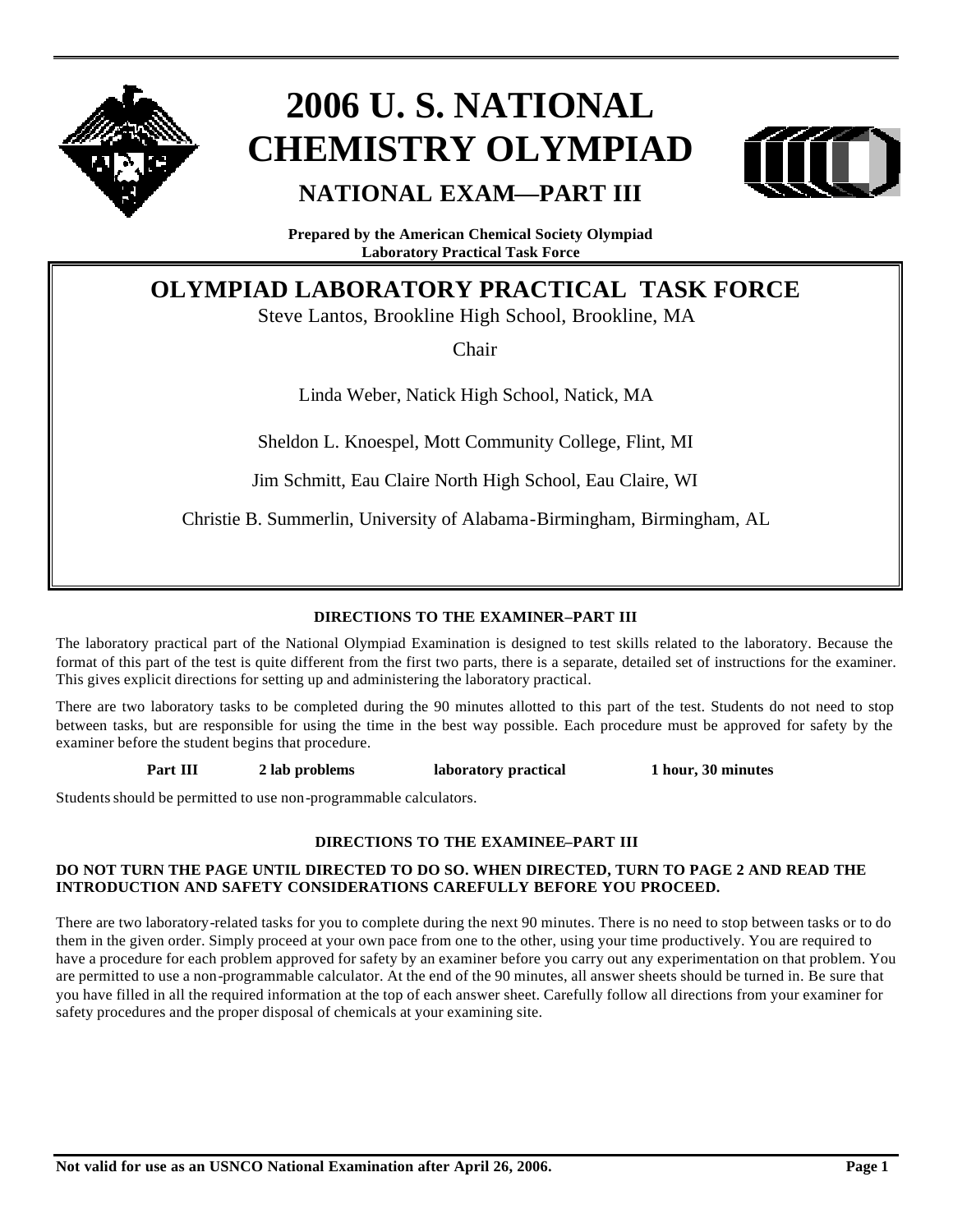# **2006 UNITED STATES NATIONAL CHEMISTRY OLYMPIAD PART III — LABORATORY PRACTICAL**

# **Student Instructions**

### **Introduction**

These problems test your ability to design and carry out laboratory experiments and to draw conclusions from your experimental work. You will be graded on your experimental design, on your skills in data collection, and on the accuracy and precision of your results. Clarity of thinking and communication are also components of successful solutions to these problems, so make your written responses as clear and concise as possible.

### **Safety Considerations**

**You are required to wear approved eye protection at all times** during this laboratory practical. You also must follow all directions given by your examiner for dealing with spills and with disposal of wastes.

### **Lab Problem 1**

Turmeric, a natural compound, is added to mustard for flavor and color. It changes color from yellow to red at a pH of 7.4. Mustard also contains acetic acid. Given a sample of 0.50 M NaOH and the packets of mustard, create and perform an experiment to determine the mass percentage of acetic acid in mustard.

### **Lab Problem 2**

Given a sample of 3.0 M hydrochloric acid, phenolphthalein, and some common laboratory equipment, devise an experiment using both *qualitative* and *quantitative* evidence to determine the provided unknown metal given these possible choices: Ag, Al, Ca, or Cr.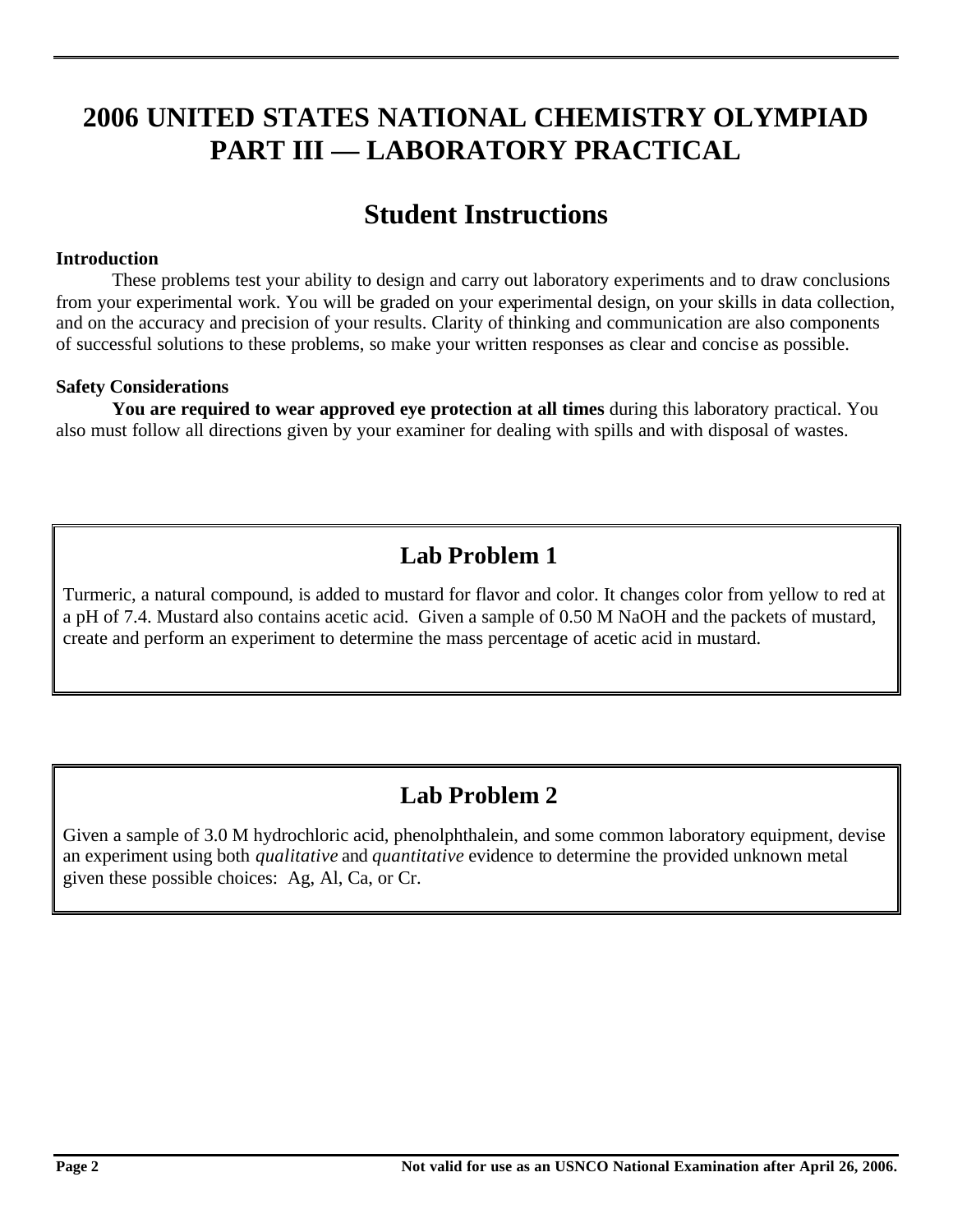## Answer Sheet for Laboratory Practical **Problem 1**

| <b>Student's Name:</b>   |                                |
|--------------------------|--------------------------------|
| <b>Student's School:</b> | Date:                          |
| <b>Proctor's Name:</b>   |                                |
| <b>ACS</b> Section Name: | <b>Student's USNCO test #:</b> |

**1.** Give a brief description of your experimental plan.

This is a titration experiment. Yellow mustard must be between 2.6 – 3.5% acetic acid by law (See: Current CFR 21 for 2005 [ http://www.gpoaccess.gov/cfr/index.html ]http://www.gpoaccess.gov/cfr/index.html). Yellow mustard contains turmeric, here used as an indicator for this experiment.

| Before beginning your experiment, you must get | $\parallel$ Examiner's Initials: |
|------------------------------------------------|----------------------------------|
|                                                |                                  |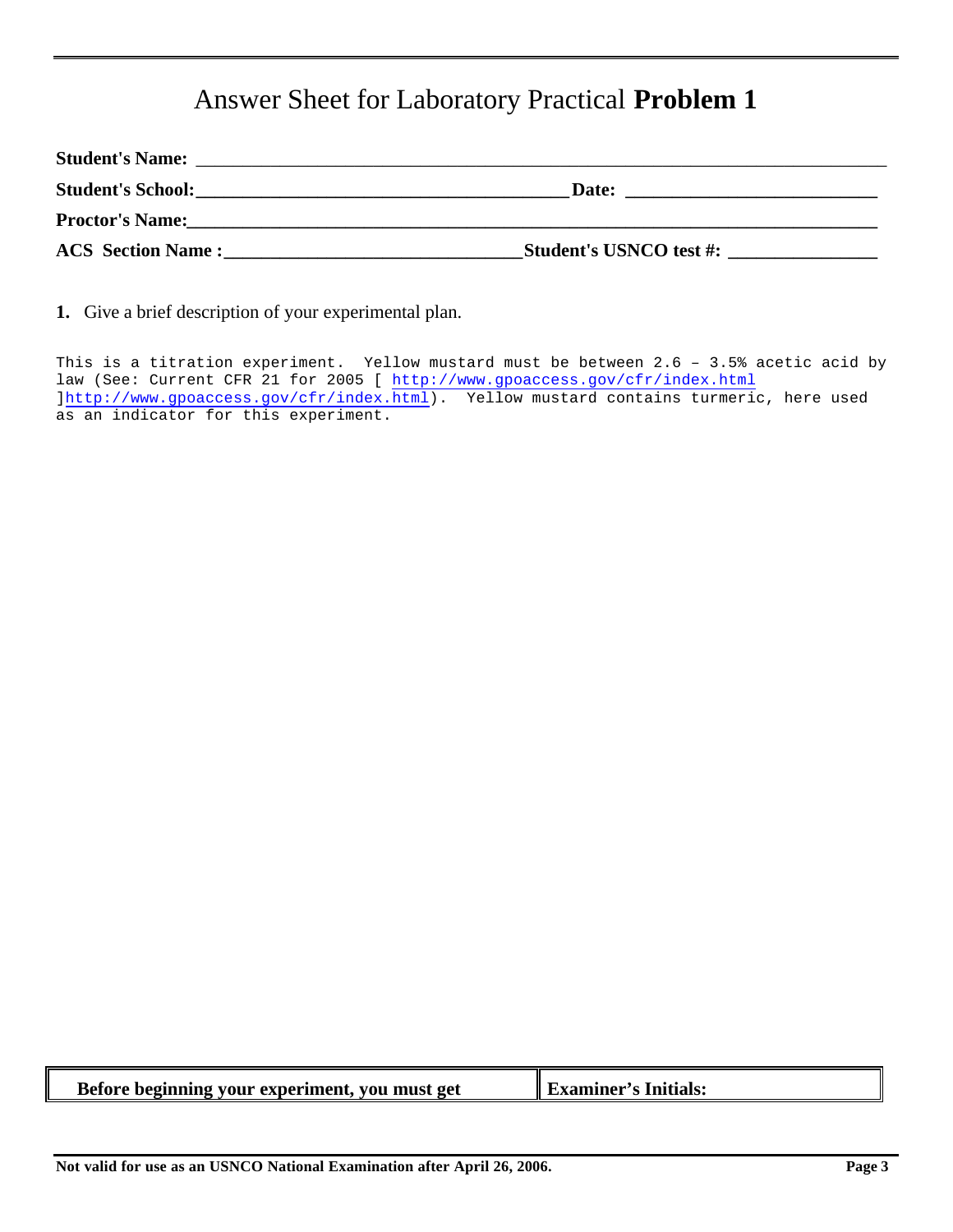```
approval (for safety reasons) from the examiner.
2. Record your data and other observations.
3. Calculations.
The calculations would be: 
1. moles base used (V x M) = moles acid present
2. moles acid present x molar mass acetic acid = mass acetic acid 
3. Percentage of acetic acid in mustard = mass acetic acid present / mass
mustard used
Sample Calculation:
      0.50 g mustard weighed, titrated with a volume of 0.5 mL NaOH
moles OH- = 0.0005 L x 0.5M = 0.00025 mol OH-
= 0.00025 mol H+ from HC2H3O2 in mustard
mass HC2H3O2 = 0.00025 mol x 60 q/mol = 0.015 q HC2H3O2
```
finally,  $\frac{1}{2}$  acetic acid in mustard = 0.015 g /.50 g x100 = approx. 3.0%

### The percentage of acetic acid in your sample of mustard  $\qquad = \qquad$  3.0%

Excellent work: Student was able to complete two or more trials and average their results, using a minimum amount of both mustard and NaOH for each titration. Results were clearly shown and observations, i.e. color changes and endpoint were clearly noted.

Student thought to make dilute aqueous solutions with each of the samples of mustard in order to completely dissolve the mustard and be able to more clearly note a uniform and lasting color change

Average work: Student only completed one trial. Evidence of a titration was performed. Measurements between trials were fairly consistent.

Below average work: Student was not able to conclude that this was a titration experiment, or did so, but did not perform the titration correctly to obtain a mass/volume of NaOH added. Only one trial was performed. Measurements were inaccurate or inconsistent between trials.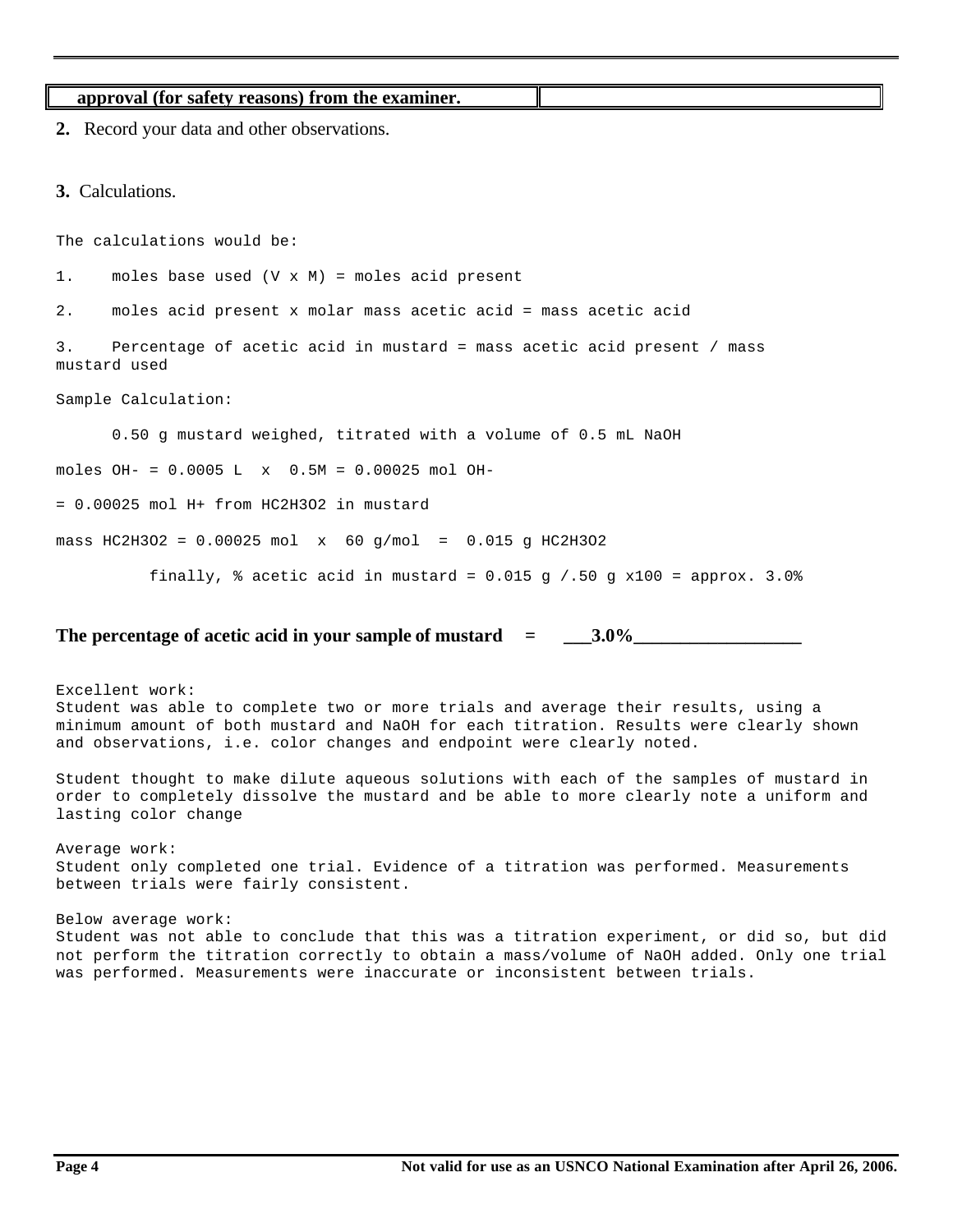### Answer Sheet for Laboratory Practical **Problem 2**

| <b>Student's Name:</b>   |                                |
|--------------------------|--------------------------------|
| <b>Student's School:</b> | Date:                          |
| <b>Proctor's Name:</b>   |                                |
| <b>ACS Section Name:</b> | <b>Student's USNCO test #:</b> |

**1.** Give a brief description of your experimental plan.

Students were to provide both qualitative and quantitative evidence to determine the unknown metal. The metal provided was calcium. The results to this experiment should have included both evidence form data obtained and exclusive information about what was not observed from students' previous chemical knowledge. Conclusions come from knowledge about each metals' reactivity to both water and HCl, with phenolphthalein, a possible titration, and gas generation. Students might also have explored reactivity of the metal with NaOH from Problem #1 (this is allowed, though not necessary to successfully complete this problem).

#### Excellent work:

Student combined HCl with the unknown metal (Ca) to obtain hydrogen gas in the wellplate, clearly showing evidence of gas production and exothermic reaction. A titration The student then performed this reaction with a measured amount of Ca and excess HCl using the Luer-Lok syringe to quantify the hydrogen gas produced (since room temperature and pressure were not given, student had to make some assumptions about the Kelvin temperature and room pressure, perhaps estimating 298K and 1 atm) to determine the expected volume of hydrogen and compare it to a theoretical volume produced from  $Ca + HCl$   $CaCl2 + H2$ Noting the color change when phenolphthalein is added to the metal reacted to either water or HCl. It is possible that a student might have thought to combine mustard (from Prob.#1) with the metal from this experiment. If so, mustard on the surface of Ca produces over time a crusty white solid, Ca(C2H3O2)2 (there is no evidence of reaction

Concluding what DIDN'T occur: If Cr + HCl greenish color indicating CrCl3 (or green color with many chromium salts If Ag + HCl no reaction If Al + HCl no visible reaction due to aluminum oxide layer (though student might have attempted to dissolve the metal with the NaOH from Exp. #1, if Al, would dissolve; Ca + NaOH gives Ca(OH)2, a noticeable milky white precipitate, with phenolphthalein produces a pink color.

with mustard on the surface of Cr and with pure Ag, no visible reaction).

a) Sample titration experiment conclusions:

Reacting a 0.10 g metal turning with water completely, adding phenolphthalein, then titrating with the 3M HCl to obtain a 2 : 1 ratio of OH- : H+ in solution, confirms that OH- must be present in the metal hydroxide form, M(OH)2.

b) Sample data for quantifying hydrogen gas generated using the Luer-Lok® syringe:

One metal turning, approx. 0.07 g Ca in excess 3M HCl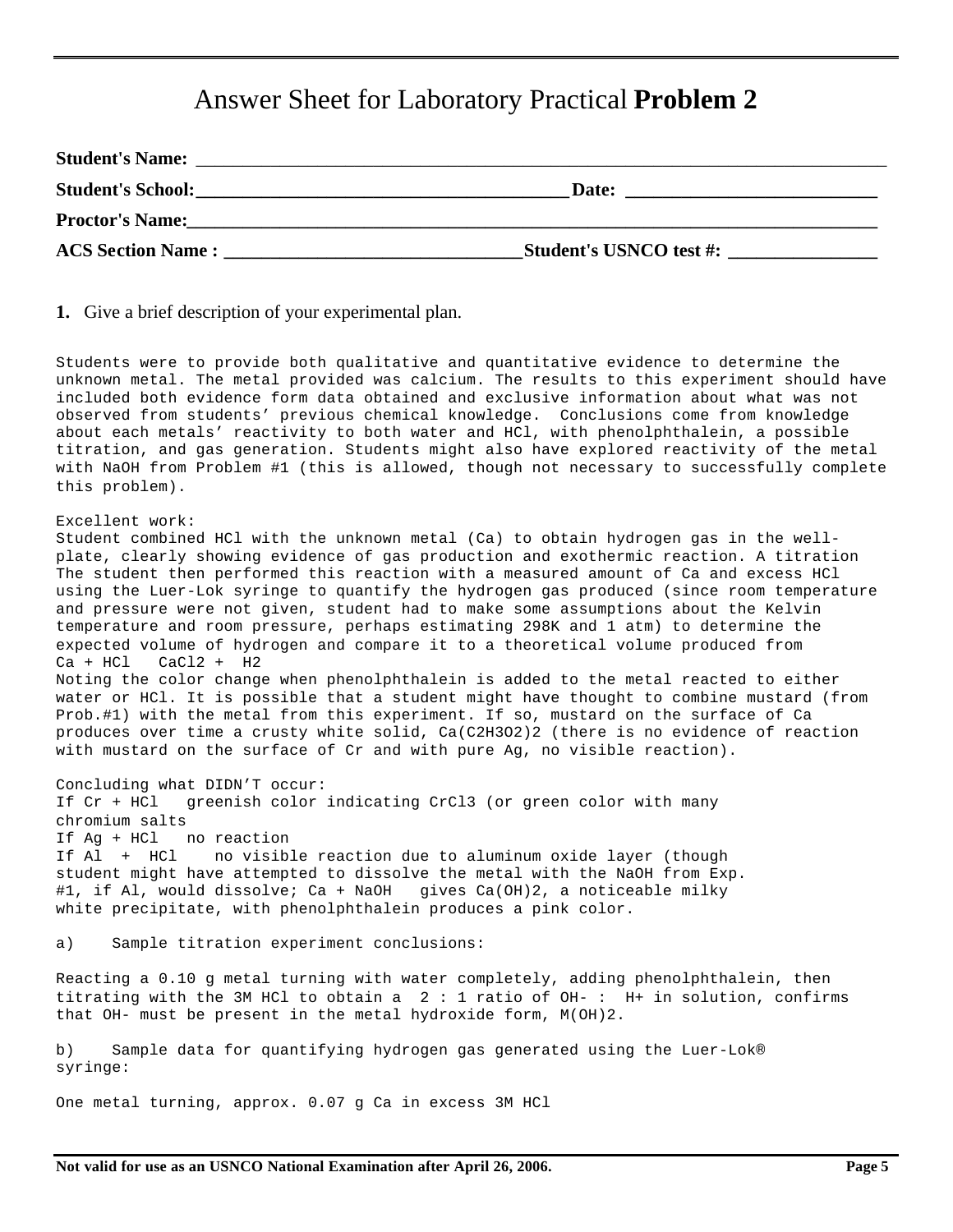Begin at 12 mL mark on syringe End at 40 mL mark on syringe 40 – 12 = 28 mL hydrogen gas generated, strongly exothermic reaction. Assume room temp. 25oC (298K) and 1 atm: using the ideal gas law, PV = nRT  $(1 atm)(0.028L) = n (0.0821atm L/mol K) (293K)$ ; n = 0.00116 mol H2(g) if given  $0.07g$  of calcium, Ca + 2HCl  $CaCl2(aq)$  + H2(g), then  $0.0035$ g of hydrogen gas is produced, corresponds roughly to number of moles of H2(g) made with these assumed conditions. Average work: Student reacted metal with HCl and concluded hydrogen gas was present but didn't quantify the gas produced, or did but incorrectly. Student wrote out possible reactions with the other possibilities but did not do so correctly.

#### Below average work: Student was unable to conclude that hydrogen gas was produced, did not use either a titration or quantitative method of data collection, or unable to use the phenolphthalein to qualitatively justify the metal.

| Before beginning your experiment, you must get<br>approval (for safety reasons) from the examiner. | <b>Examiner's Initials:</b> |
|----------------------------------------------------------------------------------------------------|-----------------------------|
|----------------------------------------------------------------------------------------------------|-----------------------------|

**2.** Record your data and other observations. (See comments above)